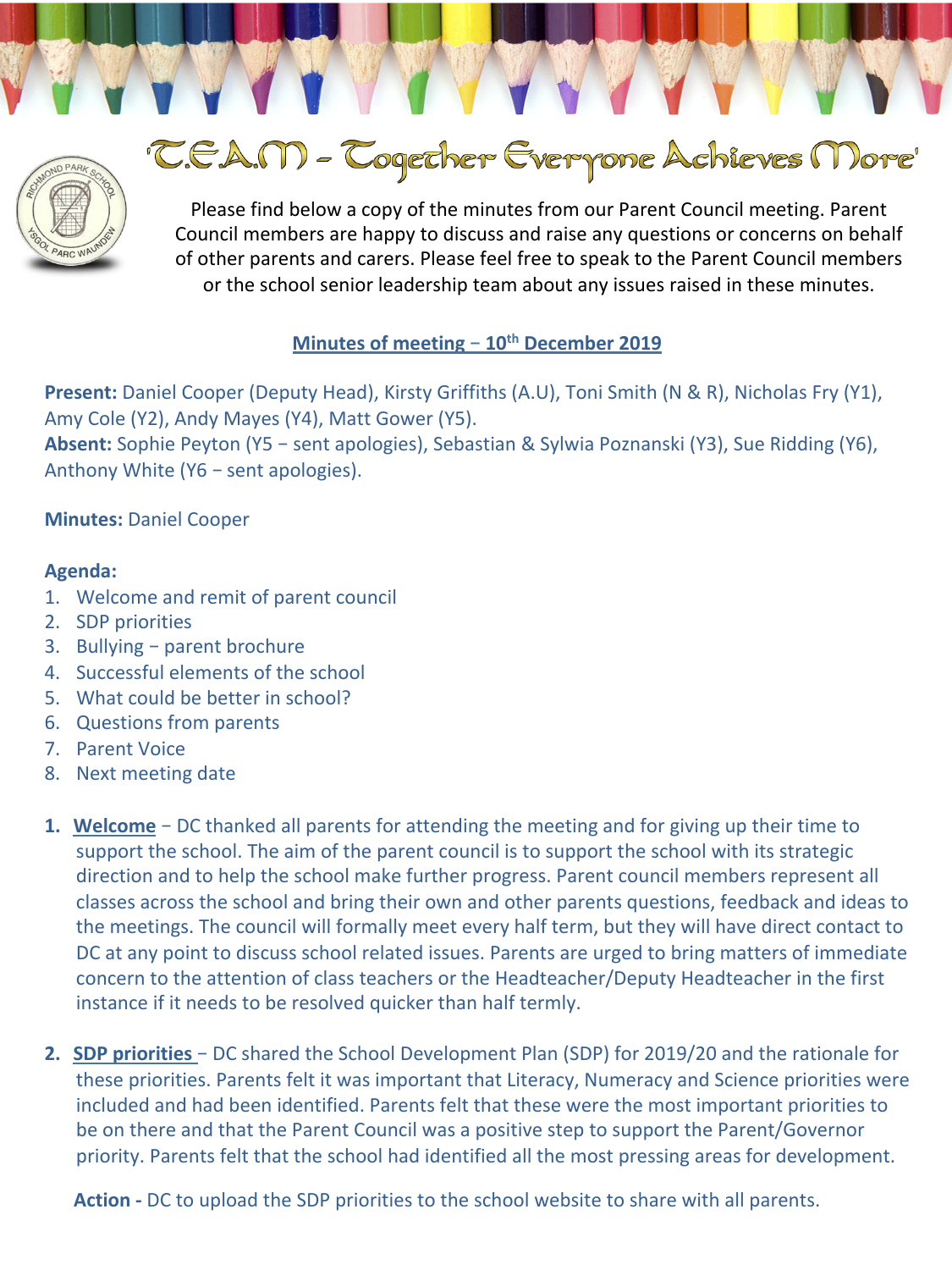**3. Bullying** – DC shared the Welsh Government's 'Challenging bullying – Rights, respect, equality: Guidance for parents and carers' document. DC explained that there are some misconceptions and discrepancies amongst some parents in the school about the definition of bullying. Bullying is an important issue that we take seriously as a school, which is why it's important for us to ensure that all stakeholders have a common understanding of the definition in order for us to deal with this issue effectively. The Parent Council have decided to create a parent-friendly brochure/leaflet to highlight key areas from our anti-bullying policy and the above document in order to provide parents with a clear definition of bullying and how the school addresses this.

**Action 1** – DC to email/text a copy of the Welsh Government's 'Challenging bullying – Rights, respect, equality: Guidance for parents and carers' document to all parents in the school (please request a paper copy from the office if you don't have digital access). Parents are asked to read this by the next meeting and to bring along the views of other parents in order for us to create this brochure.

**Action 2** – Parents mentioned in conversation that a parent-friendly brochure for attendance, reading and behaviour would also be worthwhile. DC to place this on the agenda for the next meeting and email/text relevant documents to parents to read beforehand.

### **4. Successful elements of the school**

**ClassDojo** – Parents like the ClassDojo behaviour system and feel well-informed about how their children are behaving in school, particularly as they have access to the points the children earn and lose through the app. DC explained that children should be receiving points on a daily basis for a range of positive behaviours. Parents felt that this system motivates the children well and that their children like the rewards at the end of term.

Action - One parent commented that they don't have access to the app. DC will ask the office to monitor which parents across the school haven't been linked to their children's accounts and to print off their access codes and instructions for their children's accounts before Christmas. Another parent also commented that it would be useful to have ClassDojo for parents as a home reward system. DC will check if this facility is available and forward their feedback to ClassDojo.

**School Culture** – Parents like the fact that the school is multi-cultural and embraces the ethos and beliefs of various religions. Parents stated that the school supports pupils well with a range of medical, social and emotional needs, as well as the fact that pupils are very understanding of each others' needs. One parent commented that the school's reputation in this area was the reason they chose to send their children to this school, despite there being other good schools in the area that they could have chosen. DC explained that we are continuing to develop in this area - recent initiatives include all pupils, staff and governors being trained and certified to support pupils with ASD (Autistic Spectrum Disorder) and pupils from Years 3-6 play with pupils from the Assessment and Observation Unit every lunchtime.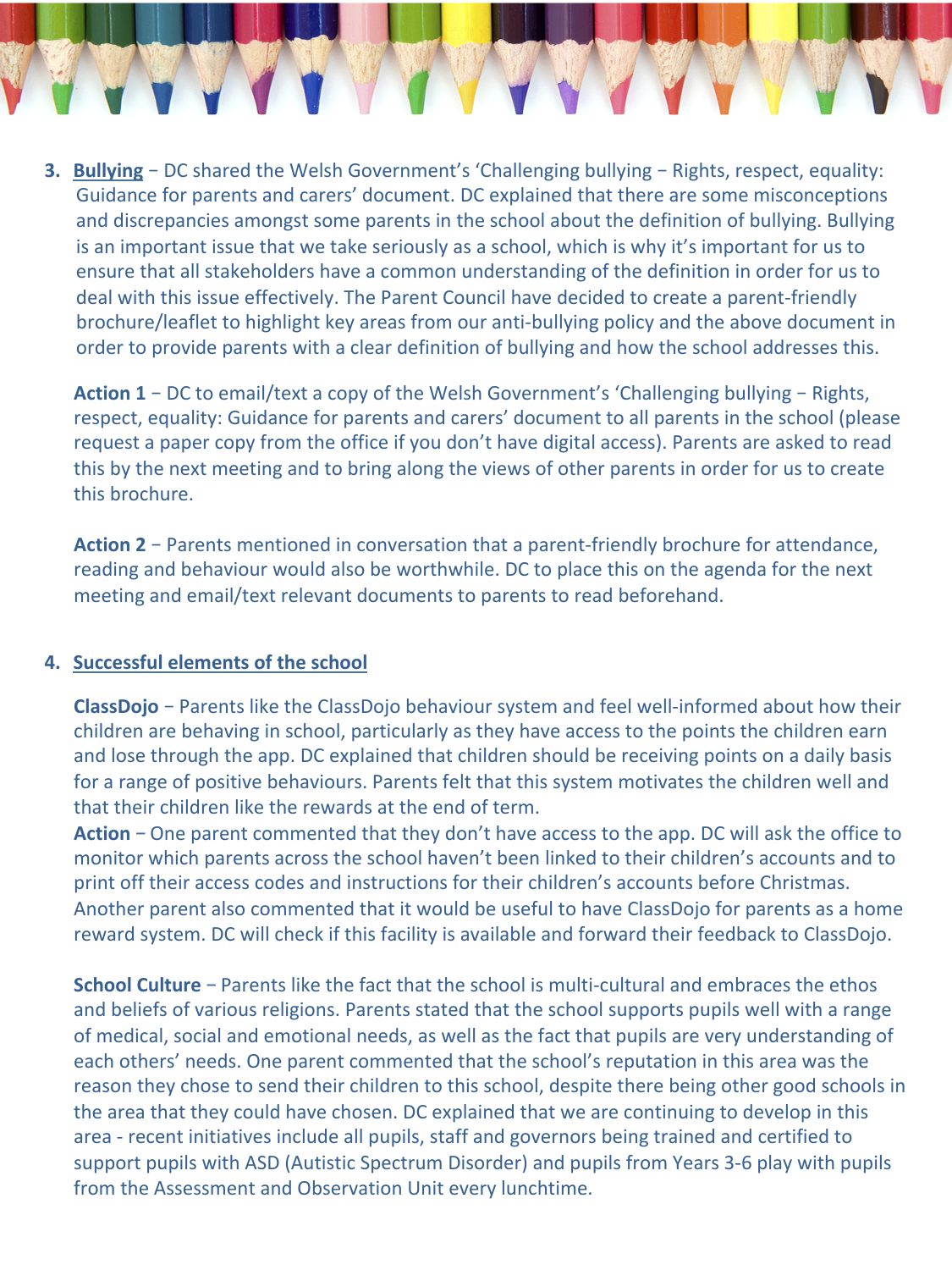**Class sizes** – Parents like the fact that class sizes are not too big and feel that this supports their children's learning well as it allows children to receive greater support from their teachers and teaching assistants. DC explained that class sizes are an average of 27 pupils and that the school is almost at capacity at the moment, therefore class sizes are unlikely to change much in the near future. 

**Pupil engagement** – Parents commented that their children enjoy the Cornerstones topic-based approach to learning and often come home excited and looking forward to completing home learning projects. One parent commented that the teachers make the learning interesting for the pupils, but that some of the projects are covered in too much depth. DC explained that a new curriculum will be in place in Wales in 2022 and that the school is currently reviewing our curriculum and preparing for the new one. The school will seek parent and pupils opinions about future topics, but there will be a strong emphasis on developing pupils' skills in line with the four core purposes of the new curriculum and to enable children to become ethically informed citizens of Wales and the wider world.

### **5.** What could be better in the school?

**Breakfast Club** – Parents felt that breakfast club doesn't provide pupils with a positive start to their day due to behavioural issues and a lack of structure (examples raised were children running around and limited activities), which has resulted in some parents choosing not to send their children to club anymore. DC explained that breakfast club is run by the catering department and not the school, however the school acknowledges that there have been issues and have taken steps to support this. This has included DC attending a breakfast club session to monitor behaviour and activities, as well as establish routines (behaviour was good during this session and pupils had a wide range of games to enjoy), requesting a member of the catering department management to do a spot check to monitor the club, changing the entrance point to the club to improve staff:pupil ratios, Mrs Luff has issued a temporary ban for some pupils from attending the club if behavioural issues have been identified, etc. Breakfast club staff have also attended some of the recent staff training in order to ensure consistency of approach to behaviour management and school policies.

**Actions** – Parents suggested that we could request some volunteers to support with the club, such as invite PGCE or BA student teachers to attend (this would also benefit them by giving them additional experience of working with the children). DC will contact the University and the Pontarddulais school network of students to see if anyone is available to attend, as well as contact the catering department to check that they are happy with this arrangement. Parents also suggested that breakfast club staff could receive access to the school ClassDojo accounts in order to award pupils with points during the club and to support their current behaviour management strategies. Parents also felt that pupils would benefit from accessing the Pausepoints meditation videos during the club and take part in various projects to support pupil engagement. DC will discuss this with the catering management team and provide training to the breakfast club staff if they are in agreement.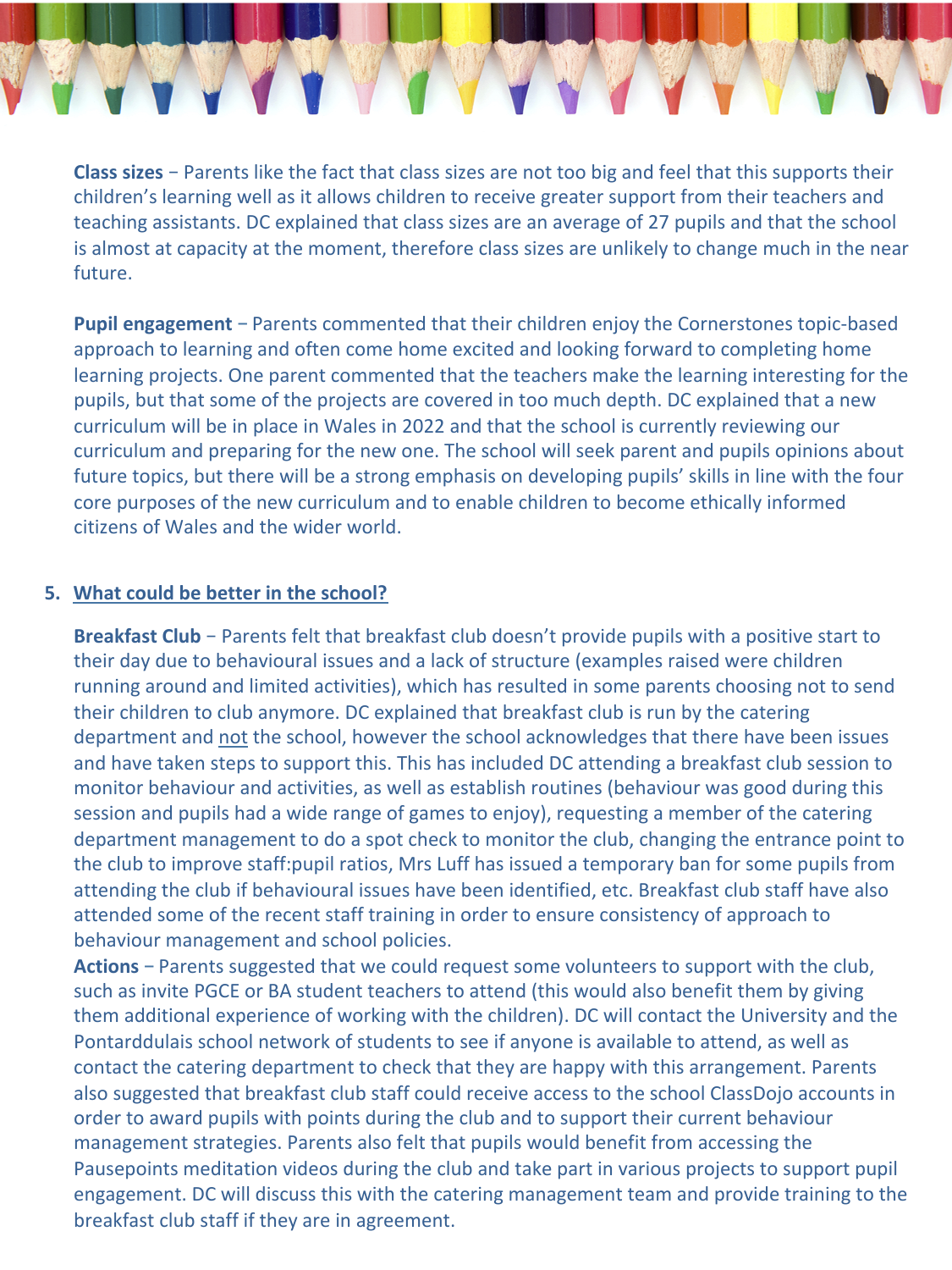**Reading** – Parents felt that their children should get more access to books via a school library or greater access to the town library. DC explained that all year groups have access to books within their classes and that we have recently sorted the books in classes to ensure that they are of interest to the pupils and are linked to their topics. The books removed from the classes are currently being held in the cloakroom areas around the school as we do not have any spare rooms/areas to create a school library. Parents liked an idea discussed in a PTA meeting last year whereby the school could purchase an old double decker bus (almost like an outdoor cabin found in many schools) to convert into a 'reading bus' by having one deck full of books and the other deck as a comfortable seating area for the children to read during their lessons or break/ lunchtimes. DC also explained that almost all teachers have received training on a digital reading platform we use called 'GetEpic', which provides pupils of all reading ages and interests with thousands of books to read online. This is a free tool for pupils to access during school hours, however there is a payment option available to parents if pupils want to access it at specific times outside of school (please note, this is also available for free at certain times outside of school). DC also explained that the school purchased over £500 worth of books last year. **Action** – DC to share the 'GetEpic' information with the literacy co-ordinator and monitor if all classes have set their children up on GetEpic. If not, pupils will be set up with access within the next few weeks and parents will receive their children's class codes. DC to check with the literacy co-ordinator if all pupils have been allocated books and a reading record. DC to check if all pupils have received cards to the town library. AC stated that she will be happy to share the bus idea with the PTA and HWL in the next PTA meeting in order to discuss costs and logistics to see if this is a realistic option or if parents can think of other ideas to create a school library.

**Home learning** – A parent commented that their child had not received their home learning menu for either term since September. They stated that only one piece of home learning had been sent home, but this was not in the 'menu' format. Another parent commented that some of the home learning menus have too many digital aspects to it. Another comment stated that there are sometimes too many options and that parents need to help their children with too many of the tasks. DC explained that the home learning policy is available on our website and that all classes should be sending home a home learning 'menu' of activities each half term. The tasks should be an extension of what their children have learned in class, therefore there shouldn't be a need for too much parent input. The home learning menu contains a 'P.E.A.S' column with specific activities for parents to support their children with (these are usually fun activities such as crafts, watching a film together linked to their topic, etc). Reading and times tables practise are a continuous expectation, but children only need to complete a minimum of 4 other tasks within the half term.

**Actions** – All staff will send their home learning menus to DC in digital format every half term in order to share on the school website to ensure that parents/children always have access to them. All pupils should receive their menus during the first week of term, so please contact your child's class teacher in the first instance if your child hasn't received them. Staff will monitor their menus before sending them home to ensure that they are not too digitally focused (or at least can be done in another format even if they are digital). DC to send a survey to parents in January to find out what they expect from homework and how often they'd like it.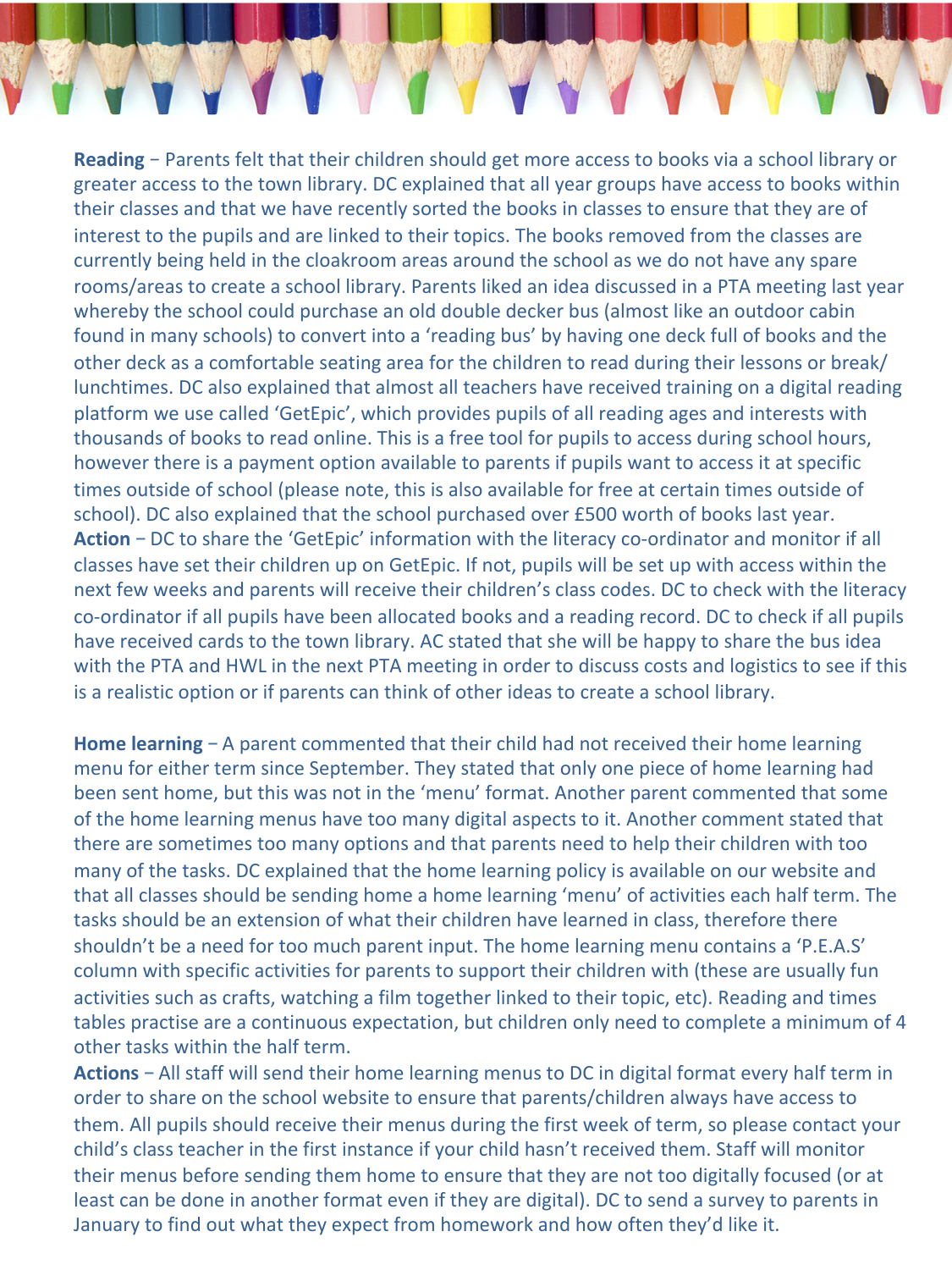**P.E.A.S (Parents Engaged Actively in School) calendar** – DC explained that despite having prepared a detailed calendar of events and a range of workshops for parents, the workshops are poorly attended. Parents stated that they really like the range of workshops available to them and would find them very useful if they were able to attend, but many parents struggle to attend due to their working hours and other commitments. Parents stated that they'd be more likely to attend if the workshops were outside of school hours.

**Action** – DC to review the P.E.A.S calendar for Spring and Summer events in order to see if the timings of any activities can be tweaked to accommodate after school sessions.

**Safeguarding – fence/wall climbing – A** parent stated that pupils are at risk of injury by climbing the wall and fenced area between the KS2 yard and the field when pupils are dismissed after school. The parents stated that these are pupils of all ages and that their parents are often in close proximity, but they don't always intervene. This is particularly dangerous as there's a steep drop to the field on the other side of the yard, as well as raised bars on the fence which pupils could slip and fall onto. DC explained that once dismissed from classes, pupils should be going straight home if they're walking by themselves, or stay within close proximity of their parents to supervise their behaviour. The climbing frame on the field is not to be used by pupils after school hours, particularly if not being supervised by a member of staff.

**Action** – DC to ask Mrs Luff to remind parents in the next newsletter that pupils climbing the fence/wall is prohibited, as well as remind pupils during assembly that they should not be climbing and should be staying with their parents. In the interim, DC to ask the office to text parents to ask them to supervise their children and prevent them from climbing and playing on the wall at the start/end of the day.

#### **6.** Questions from other parents.

### **Why was there no full concert production this year?**

DC explained that having considered previous feedback from parents and staff, we have decided to do a full production every 2/3 years. Parents have previously commented that this is an expensive time of year, which can be more expensive when parents have to buy costumes for a production (which is why we limited this to Christmas jumpers and scarves/hats this year as many pupils already own these). A full production is also very time consuming to prepare and takes away from other learning opportunities in the curriculum, leaving gaps in children's knowledge and skill development. Having consulted with other schools, a full production every few years with a carol service every other year seems to be common practice. Despite this, both the afternoon and evening carol performances were sold out this year and comments from parents were extremely positive, both in person and online. This success continued as the video of the Y5/6 performance has received 1,000 views within the first 24 hours.

### Are we doing Christmas Jumper Day this year?

**Action** – Yes, the office texted parents to confirm that children could wear Christmas Jumpers on the  $13<sup>th</sup>$  December, as well as bring a £1 per pupil to donate to Save the Children.